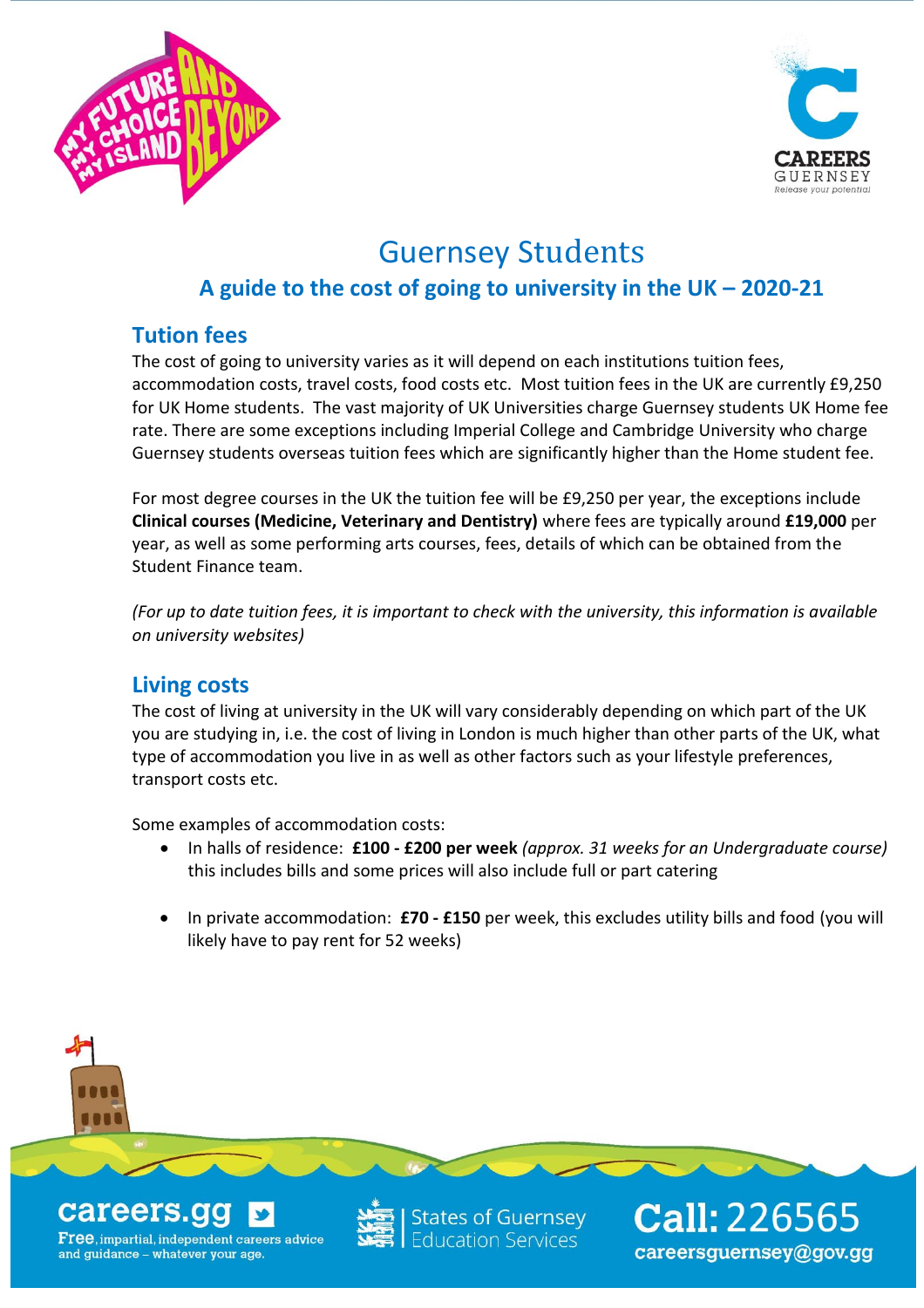



*(Accommodation costs in parts of London are considerably higher with some Universities charging in excess of £200 per week for halls of residence)*

Other living costs to factor in include: food, travel/petrol, insurance, social, clubs/societies/teams, clothing, books, study materials, TV licence, internet, mobile and utility bills.

## **What assistance can I get to cover the costs?**

#### **Grants from Education Services**

Non-repayable grants are available from Student Finance. There are two parts to the grant – a **'Maintenance grant'** for living costs such as accommodation, food, travel etc. estimated at **£6,970** per year and **£8,486** for London and a **'Tuition fee grant'** for the course costs. The grants available are calculated using your household income, i.e income of any parent and /or partner you may live with minus allowances which leaves an amount called the **'residual income'**.The residual income is the figure then used to calculate how much your parents will have to contribute and how much grant Student Finance will fund. The maximum parents would have to contribute ( as well as all maintenance costs ) towards tuition fees is **£9,150**, plus any fees in excess of the home fee rate.

#### **Example assessment:**

Based on a student applying for a Sport & Exercise Science degree at Brighton University using 2021 figures .

| <b>Total costs</b> | £16,716 |
|--------------------|---------|
| <b>Tution fees</b> | £9,250  |
| Travel (Brighton)  | £496    |
| Maintenance        | £6,970  |
|                    |         |

The students parents have a residual income of £9,000, which produces a parental contribution of £2,250, the student would then be entitled to the following grants:

Parental contribution towards maintenance and travel £2,250

careers.go

**Free, impartial, independent careers advice** and guidance - whatever your age.

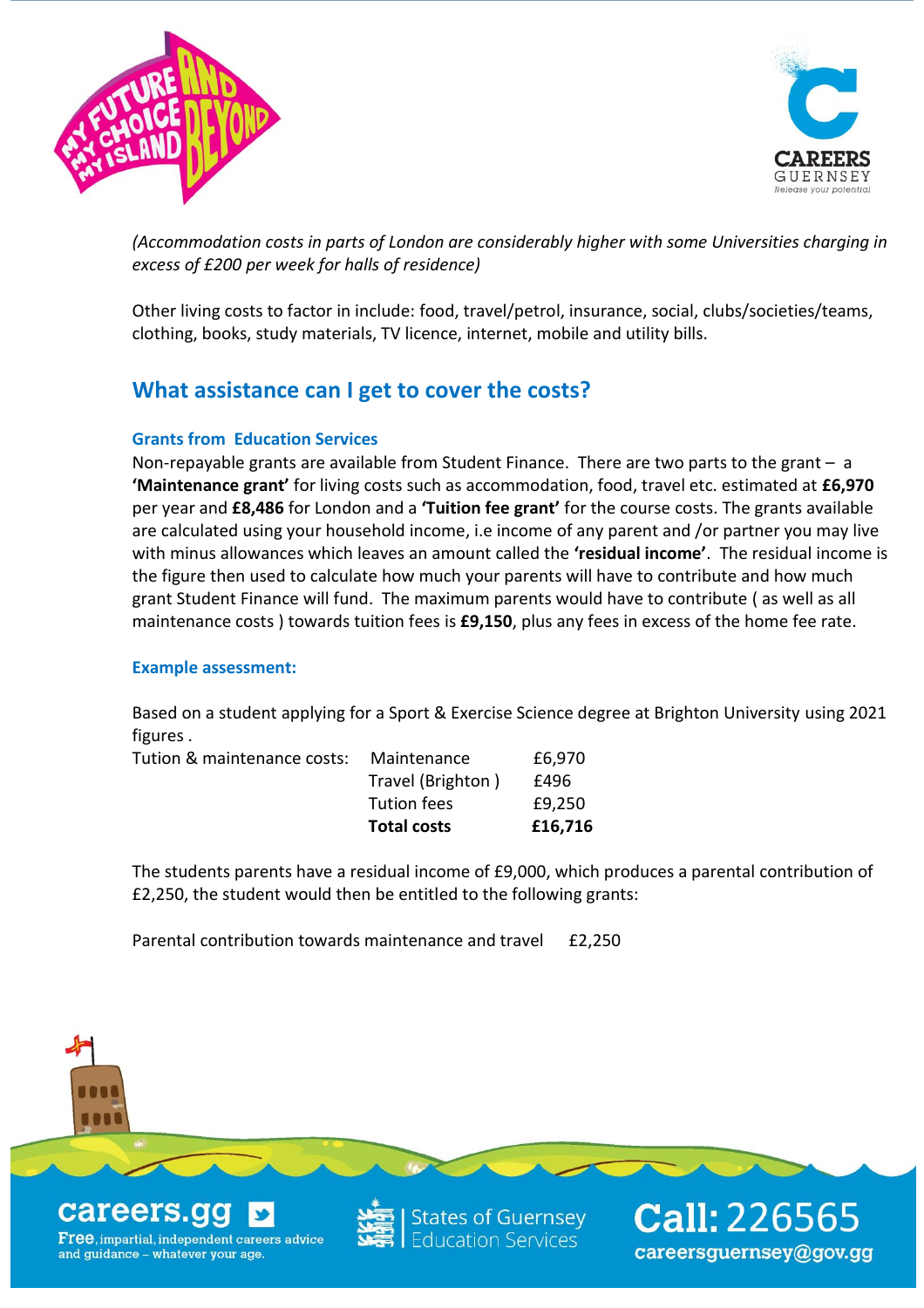



| £14,466 |
|---------|
|         |
| £9,250  |
| £5,216  |
|         |

Further details of the allowances available to parents and how to work out the grant you may be entitled to are available [www.gov.gg/studentfinance](http://www.gov.gg/studentfinance) .

### **Am I eligible for a grant?**

You must have been living in the Channel Islands, the UK or Isle of Man for at least 3 years before the start of the course and be resident on Guernsey or Alderney on the 30<sup>th</sup> June of the year you intend to start your course. Sark residents are not eligible for funding.

Student Finance awards grants for full time courses at accredited institutions. Please refer to the grants information on [www.gov.gg/studentfinance](http://www.gov.gg/studentfinance) for further details of courses that are eligible for funding.

#### **I am over 22 years of age can I still get a grant?**

You can apply for an Independent Student Bursary as long as you have been in 3 years full time employment and have been resident in Guernsey or Alderney for the last 3 years. Grants are not normally awarded to applicants who will be older than 56 years of age by the end of their course although there are exceptions to this rule. Independent Student Bursaries are discretionary and students must complete a written statement demonstrating their suitability for a bursary with their application. Please note there is a strict deadline of  $30<sup>th</sup>$  June for applications in order to be considered for funding.

There are further conditions including if you are unemployed etc, outlined in the grants information on [www.gov.gg/studentfinance.](http://www.gov.gg/studentfinance) Always check with Student Finance direct about your circumstances and funding options on telephone: 706560, or email: [studentfinance@gov.gg](mailto:studentfinance@gov.gg)

## careers.go

**Free, impartial, independent careers advice** and guidance - whatever your age.